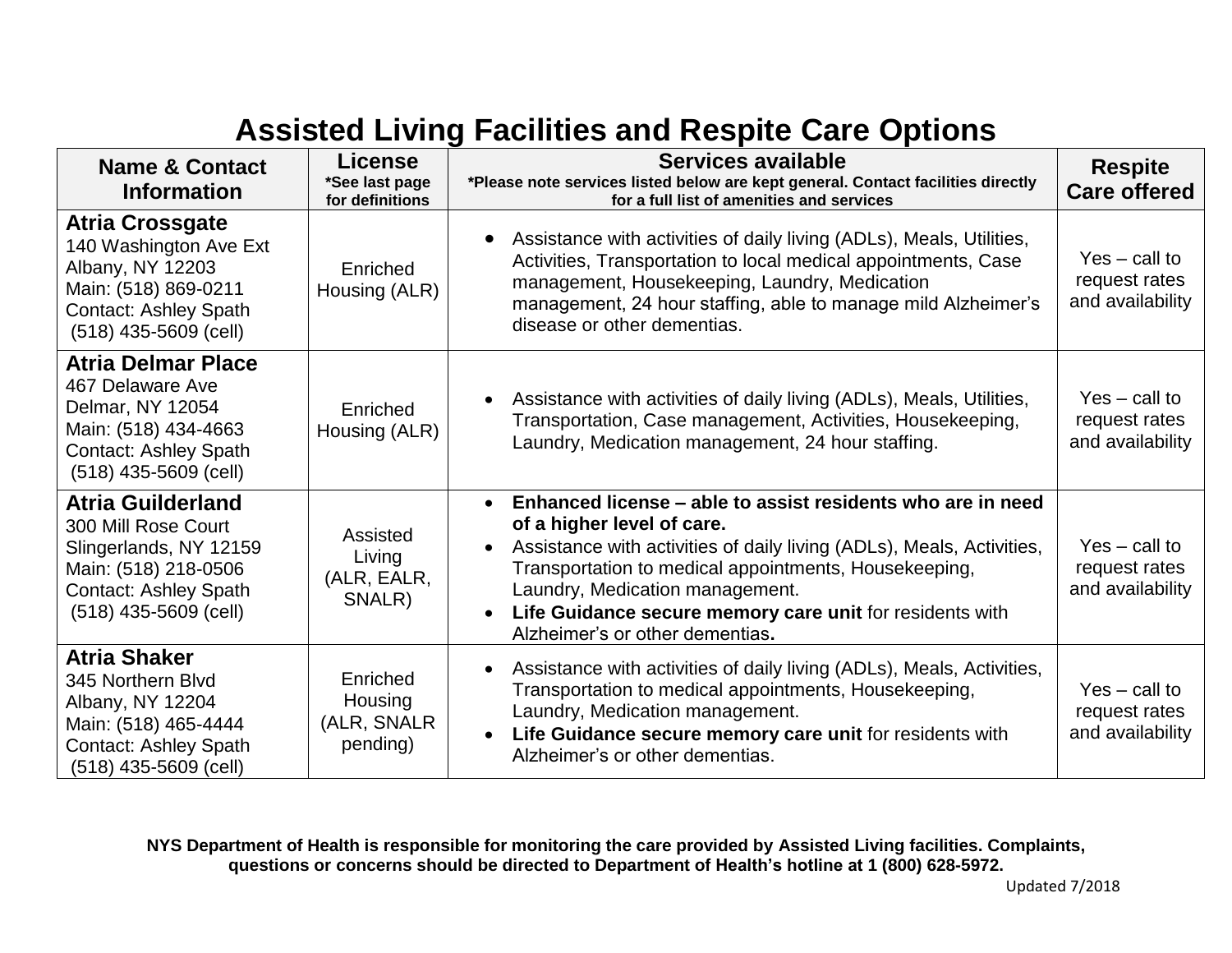| <b>Name &amp; Contact</b><br><b>Information</b>                                                                                                                        | License<br>*See last page<br>for definitions | Services available<br>*Please note services listed below are kept general. Contact facilities directly<br>for a full list of amenities and services                                                                                                                                                                        | <b>Respite</b><br><b>Care offered</b>                                                               |
|------------------------------------------------------------------------------------------------------------------------------------------------------------------------|----------------------------------------------|----------------------------------------------------------------------------------------------------------------------------------------------------------------------------------------------------------------------------------------------------------------------------------------------------------------------------|-----------------------------------------------------------------------------------------------------|
| <b>Brookdale at Colonie</b><br>626 Watervliet-Shaker Rd<br>Latham, NY 12110<br>Main: (518) 783-8695                                                                    | <b>Adult Home</b><br>(ALR, EALR<br>pending)  | Assistance with activities of daily living (ADLs), Meals, Activities,<br>Transportation to medical appointments, Housekeeping,<br>Laundry, Medication management.                                                                                                                                                          | $Yes - call to$<br>request rates<br>and availability                                                |
| <b>Brookdale Niskayuna</b><br>1786 Union St<br>Niskayuna, NY 12309<br>Main: (518) 346-6935<br><b>Contact: Jennifer LaPorte</b><br>(518) 312-1940 (cell)                | Enriched<br>Housing                          | Enhanced license – able to assist residents who are in need<br>of a higher level of care.<br>Assistance with activities of daily living (ADLs), Meals, Activities,<br>Transportation to medical appointments, Housekeeping,<br>Laundry, Medication management.                                                             | $Yes - call to$<br>request rates<br>and availability                                                |
| <b>Eddy Alzheimer's</b><br><b>Center at Eddy Hawthorne</b><br>Ridge<br>32 Community Way<br>East Greenbush, NY 12061<br>Main: (518) 279-5502<br>Contact: Angela Bartels | <b>Adult Home</b><br>(SNALR)                 | Alzheimer's disease or other dementias specific<br>Assistance with activities of daily living (ADLs), Meals, Activities,<br>Transportation to medical appointments, Housekeeping,<br>Laundry, Medication management.<br>Dementia education and communication coaching for all staff.<br>Life enrichment program            | $Yes - call to$<br>request rates<br>and availability<br>*Grant<br>opportunities<br>may be available |
| <b>Kenwood Manor at</b><br><b>Good Samaritan Village</b><br>141 Rockefeller Rd<br>Delmar, NY 12054<br>Main: (518) 439-8899                                             | <b>Adult Home</b>                            | Assistance with activities of daily living (ADLs), Meals, Activities,<br>$\bullet$<br>Transportation to medical appointments, Housekeeping,<br>Laundry, Medication management.<br>Sliding fee scale available, limited availability with<br><b>Supplemental Security Income (SSI).</b>                                     | $Yes - call to$<br>request rates<br>and availability                                                |
| <b>Loudonville Assisted</b><br><b>Living Residence</b><br>298 Albany-Shaker Rd<br>Loudonville, NY 12211<br>Main: (518) 463-4398                                        | <b>Adult Home</b><br>(ALR, EALR,<br>SNALR)   | Enhanced license – able to assist residents who are in need<br>of a higher level of care. Specialized dementia program.<br>Assistance with activities of daily living (ADLs), Meals, Activities,<br>$\bullet$<br>Case management, Transportation to medical appointments,<br>Housekeeping, Laundry, Medication management. | <b>No</b>                                                                                           |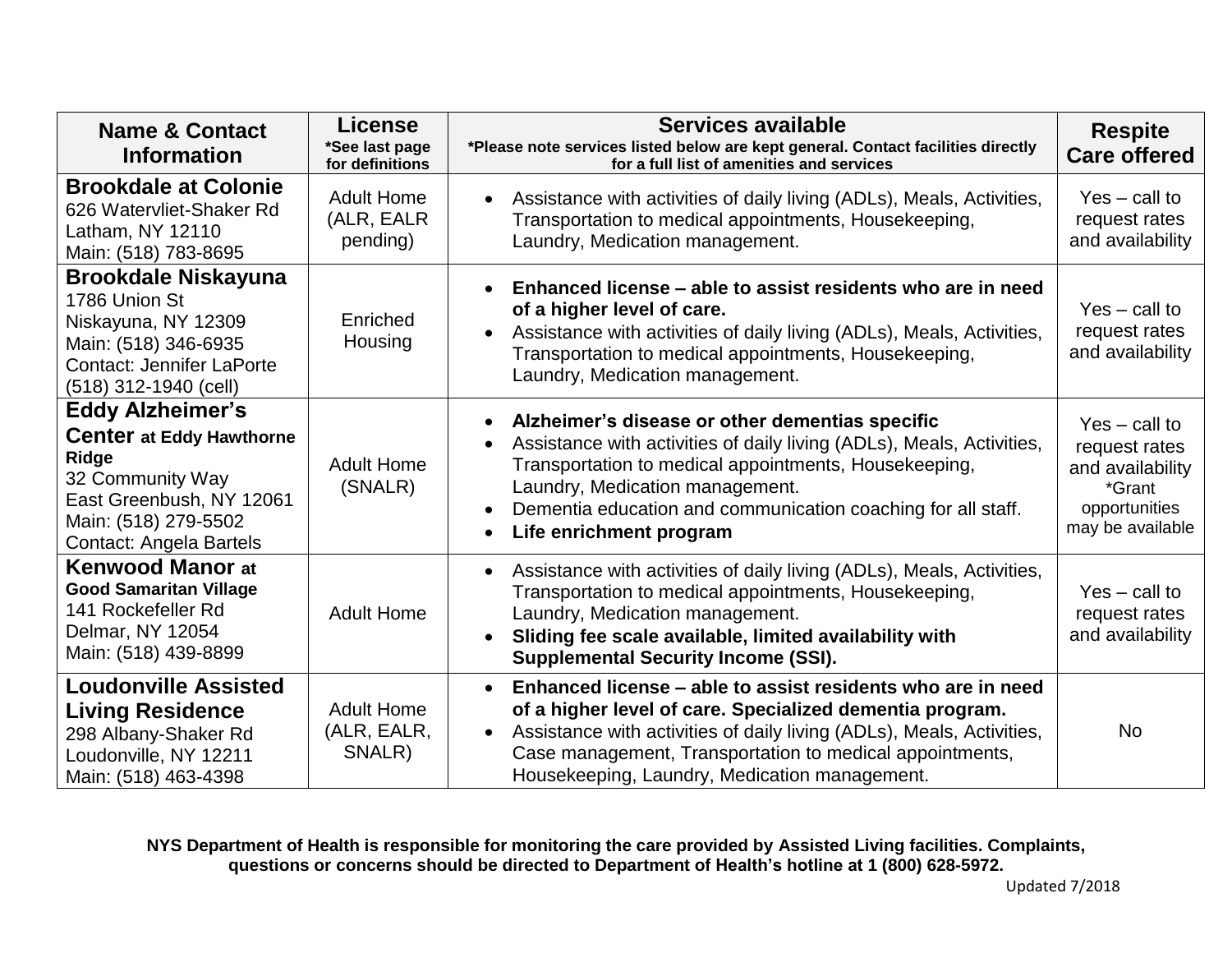| <b>Name &amp; Contact</b><br><b>Information</b>                                                                                                                  | <b>License</b><br>*See last page<br>for definitions | Services available<br>*Please note services listed below are kept general. Contact facilities directly<br>for a full list of amenities and services                                                                                                                                                                                                                                 | <b>Respite</b><br><b>Care offered</b>                                                               |
|------------------------------------------------------------------------------------------------------------------------------------------------------------------|-----------------------------------------------------|-------------------------------------------------------------------------------------------------------------------------------------------------------------------------------------------------------------------------------------------------------------------------------------------------------------------------------------------------------------------------------------|-----------------------------------------------------------------------------------------------------|
| <b>Marjorie Doyle</b><br><b>Rockwell Center</b><br>(An Eddy Community)<br>421 Columbia St<br>Cohoes, NY 12047<br>Main: (518) 238-4179<br>Contact: Angela Bartels | <b>Adult Home</b><br>(ALR, SNALR<br>pending)        | Alzheimer's disease or other dementias specific<br>Assistance with activities of daily living (ADLs), Meals, Activities,<br>Case management, Transportation to medical appointments,<br>Housekeeping, Laundry, Medication management.<br>Life enrichment program, Dementia education and<br>communication coaching for all staff, secured residence.                                | $Yes - call to$<br>request rates<br>and availability<br>*Grant<br>opportunities<br>may be available |
| <b>The Massry</b><br><b>Residence</b><br>182 Washington Ave Ext<br>Albany, NY 12203<br>Main: (518) 689-0453                                                      | Enriched<br>Housing (ALR)                           | Assistance with activities of daily living (ADLs), Meals, Activities,<br>Transportation to medical appointments, Housekeeping, Laundry                                                                                                                                                                                                                                              | $Yes - call to$<br>request rates<br>and availability                                                |
| <b>Mill View of Latham</b><br>514 Old Loudon Rd<br>Cohoes, NY 12047<br>Main: (518) 785-7788<br>Contact: Robin Sage                                               | <b>Adult Home</b><br>(ALR)                          | Assistance with activities of daily living (ADLs), Meals, Activities,<br>Case management, Transportation to medical appointments,<br>Housekeeping, Laundry, Medication management.                                                                                                                                                                                                  | $Yes - call to$<br>request rates<br>and availability<br>*Grant<br>opportunities<br>may be available |
| <b>Peregrine Senior</b><br><b>Living at Colonie</b><br>5 South Family Drive<br>Colonie, NY 12205<br>Main: (518) 456-4500<br><b>Contact: Ginger McGeehee</b>      | Assisted<br>Living<br>(EALR,<br>SNALR)              | Alzheimer's disease or other dementias specific<br>Enhanced license – able to assist residents who are in need<br>of a higher level of care.<br>24 hour care by certified and specialty trained staff, Assistance<br>with personal care, Assistance with activities of daily living<br>(ADLs), Meals, Activities, Case management, Housekeeping,<br>Laundry, Medication management. | $Yes - call to$<br>request rates<br>and availability                                                |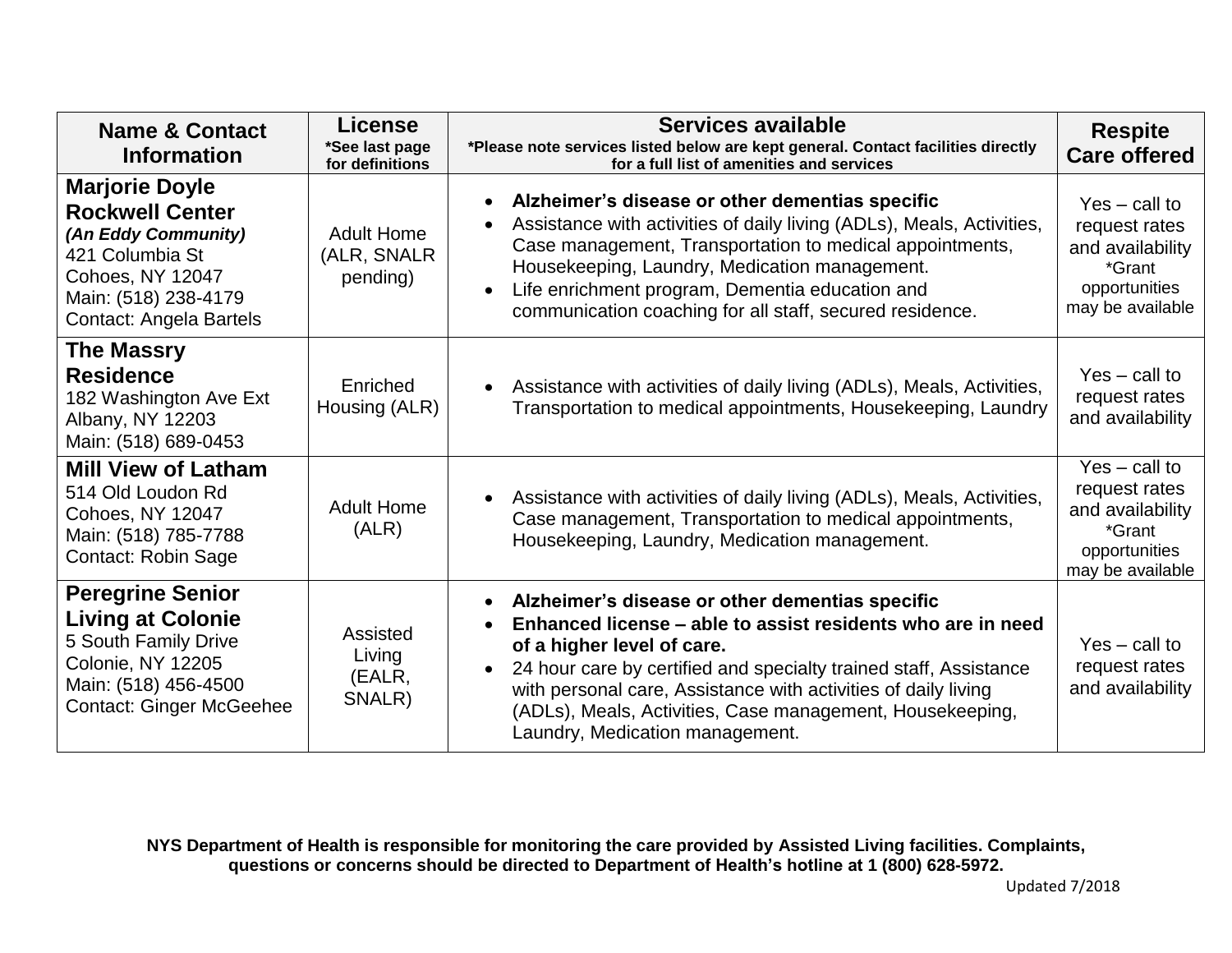| <b>Name &amp; Contact</b><br><b>Information</b>                                                                                                                                  | <b>License</b><br>*See last page<br>for definitions | Services available<br>*Please note services listed below are kept general. Contact facilities directly<br>for a full list of amenities and services                                                                                                                                                                                                                              | <b>Respite</b><br><b>Care offered</b>                |
|----------------------------------------------------------------------------------------------------------------------------------------------------------------------------------|-----------------------------------------------------|----------------------------------------------------------------------------------------------------------------------------------------------------------------------------------------------------------------------------------------------------------------------------------------------------------------------------------------------------------------------------------|------------------------------------------------------|
| <b>Promenade at</b><br><b>University Place</b><br>1228 Western Ave<br>Guilderland, NY 12203<br>Main: (518) 345-7045<br><b>Opening Fall 2018 - wait</b><br>list available         | <b>Adult Home</b><br>(ALP)                          | <b>Medicaid/SSI funded facility</b><br>$\bullet$<br>Enhanced license – able to assist residents who are in need<br>of a higher level of care.<br>24 hour care staff, Assistance with activities of daily living<br>(ADLs), Meals, Activities, Medication management.<br>Full life enrichment program and Memory Care unit for<br>Alzheimer's disease or other dementias specific | Yes                                                  |
| The Pines at<br><b>Heartwood Terrace</b><br>2405 Fifteenth St<br>Troy, NY 12180<br>Main: (518) 266-9654                                                                          | <b>Adult Home</b><br>(ALP)                          | All rooms semi-private.<br>$\bullet$<br>Assistance with activities of daily living (ADLs), Meals, Activities,<br>Case management, Transportation to medical appointments for<br>Medicaid recipients only, Laundry, Medication management.<br>May accept SSI as payment.                                                                                                          | <b>No</b>                                            |
| The Terrace at<br><b>Beverwyck</b><br>(An Eddy Community)<br>41 Beverwyck Lane<br>Slingerlands, NY 12159<br>Main: (518) 459-4062<br>Contact: Kathleen Sullivan<br>(518) 368-5815 | Enriched<br>Housing                                 | Licensed nursing staff and resident care assistants, Meals,<br>Scheduled transportation, Case management.                                                                                                                                                                                                                                                                        | $Yes - call to$<br>request rates<br>and availability |
| The Terrace at Eddy<br><b>Memorial</b><br>2256 Burdett Ave<br>Troy, NY 12180<br>Main: (518) 271-5950<br>Contact: Kathleen Sullivan<br>(518) 368-5815                             | Enriched<br>Housing                                 | Assistance with activities of daily living (ADLs), Meals, Activities,<br>Case management, Transportation to medical appointments,<br>Housekeeping, Laundry, Medication management.                                                                                                                                                                                               | $Yes - call to$<br>request rates<br>and availability |